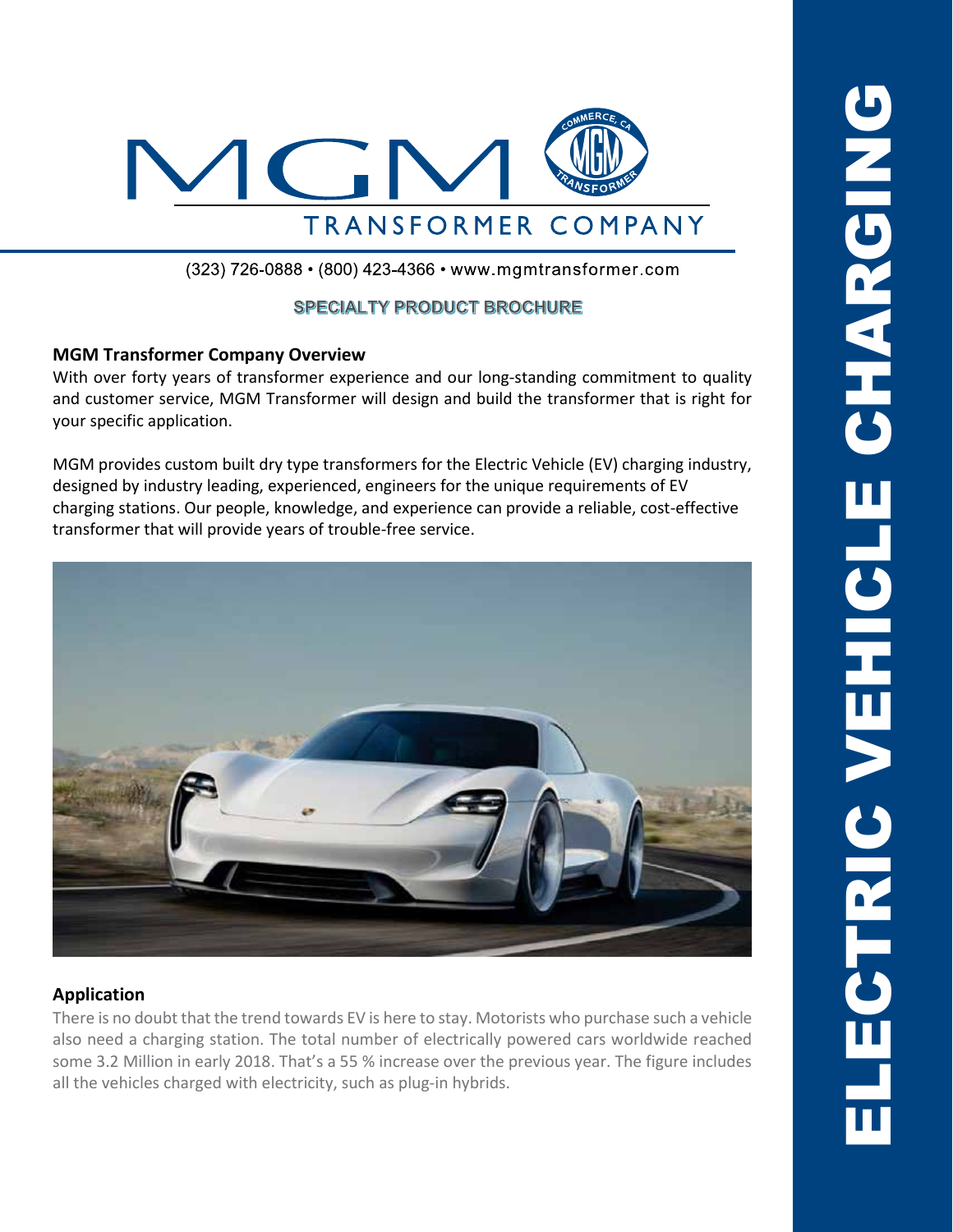EV's are still a small percentage of the overall number of vehicles used in North America (NA), but this is forecasted to change quickly in the next few years. The U.S. expects 1,000,000 EV's will be on the road by 2020, with about half used in California. While Canada expects an additional 80,000 vehicles by 2020. As a result, EV charging infrastructure must be developed rapidly. In fact, many NA building codes define a minimum level of EV charging support for new commercial and multitenant construction.

Currently, there are four levels of EV charging:

- **Level 1**
	- o Uses onboard car charger at 120V
	- o 2-5 miles per hour of charging
- **Level 2:**
	- o Uses onboard car charger at 240V or 208V, up to 80A but typically at 30A
	- o 10-11 miles per hour of charging
- **Level 3:**
	- o Creates DC from 240V or 480V single or three phase sources
	- o 50-100 miles per hour of charging
- **Level 4:**
	- o Creates DC from 240V to 800V single or three phase sources
	- o 170+ miles per hour of charging
	- o 350 kW units can charge for 200 miles in 15 minutes

Level 1 and 2 are typically used for home, public and fleet charging, with level 2 being the most common. Eight hours of level 2 charging will cover over 95% of the average person's commuting distance. Levels 3 and 4 charging stations, often referred to as "Fast DC Chargers", are typically seen in public installations. Due to the high costs of installation, these may only be found in groupings of 1-2 charging units. Levels 3 and 4 charging provides a quick means to top off low battery levels – vehicles typically spend less than one hour charging. Currently only Tesla and a few other suppliers (ABB & Schneider Electric) offer Level 4 charging but this is expected to be widely common among vehicles in the early 2020s.

#### **Advantages with MGM**

A highly experienced and trained engineering staff (ALL IN-HOUSE) for the design and manufacturing of standard and highly specialized products.

- Product offerings in both dry type and liquid filled to meet your specific demands.
- 220°C Nomex insulation for Dry-Type Transformers
- Self-Cooled or Forced Air Cooled
- Low Voltage and Medium Voltage solutions.
- All processes done in-house at our own UL, CUL, CSA and ISO 9001-2008 certified facilities.
- Shortest lead times in the industry.
- Every process is done under roof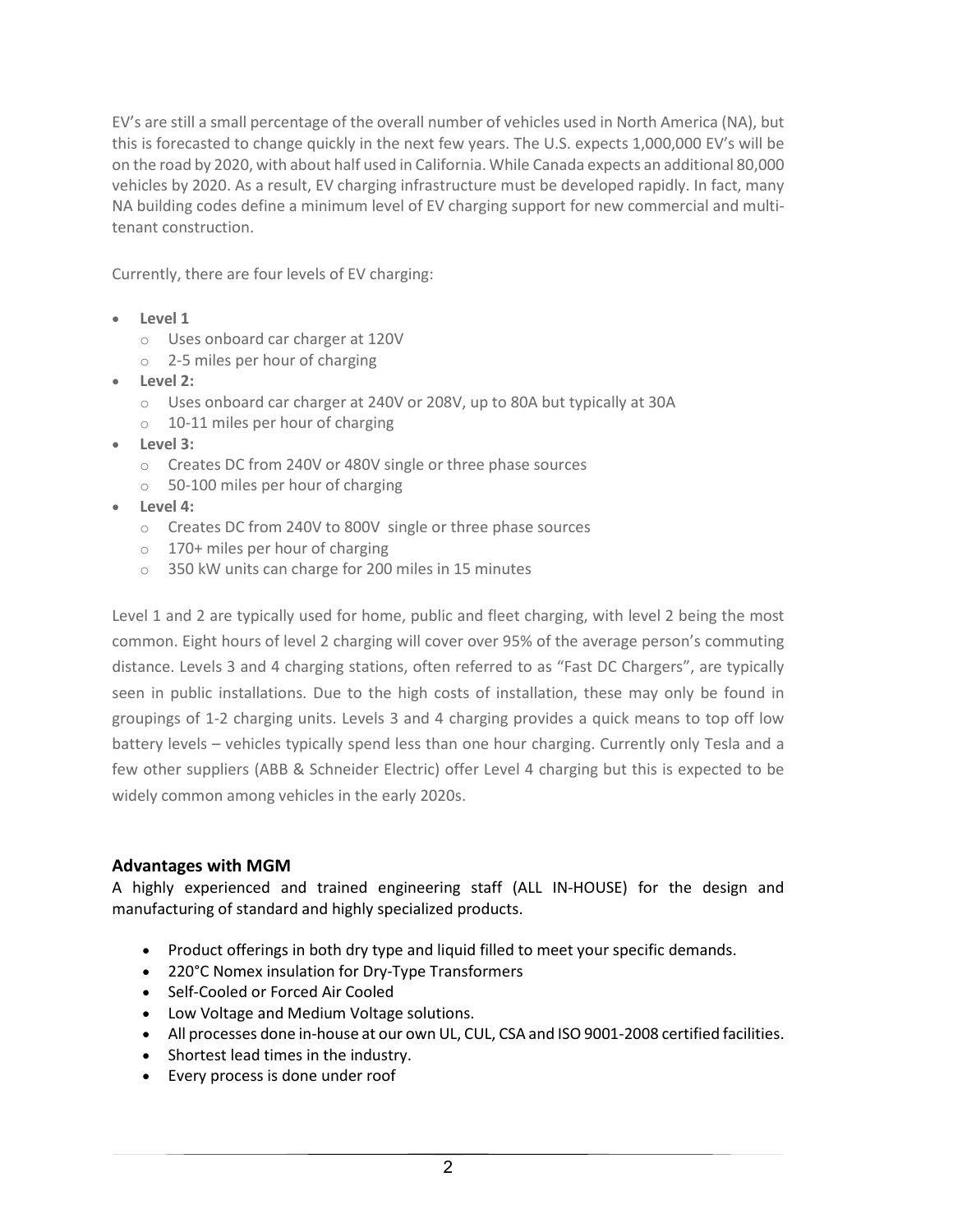## **Our Capabilities**

- 10 KVA 5 MVA, single phase transformers
- Dry type or Liquid filled
- 10 KVA 10 MVA, three-phase transformers
- $120 V 34,500 V$
- 10 KV 250 KV Basic Impulse Level (BIL)



## **Design Considerations**

The following issues should be considered in specifying a transformer for EV charging:

- **High Harmonics**: Depending on charger architecture, a charger may present harmonic load currents to the transformer. For chargers that present a significant harmonic load we recommend that a K-factor rated transformer be considered. Depending on the harmonic spectrum, a K-factor in the range of K=4 to K=9 is usually required.
- **Power Quality**: National standards put limits on the amount of charger harmonics that may be transmitted through the transformer to the power line. This harmonic transmission can be reduced by transformers with multiple, phase shifted, secondary windings; electrostatic shields; and harmonic mitigating, zig-zag, windings.
- **Local Environmental Conditions**: If a transformer is installed in a non-temperature controlled area, 80°C or 115°C temperature rise units can contend with high ambient temperatures
	- o Enhanced type NEMA 3R enclosures can be used if horizontally blowing rain or snow are a concern
- **Safety**: Units should be installed in areas that are not accessible to the general public. If that is not possible, additional options can be considered including tamper resistant hardware, hinged and lockable enclosures or non-ventilated enclosures
	- o Local Electrical codes may require bollards or other features to protect transformers from vehicle damage. Transformers also should not be installed near water lines, water drains, etc., which could direct water onto the enclosure if broken
- **Low Site Voltage**: Use integral taps or buck-boost transformers to adjust the voltage input to the transformer
- **Aesthetics**: Custom enclosure colors or stainless steel are available. In some situations a smaller autotransformer can be used instead of an isolation transformer.